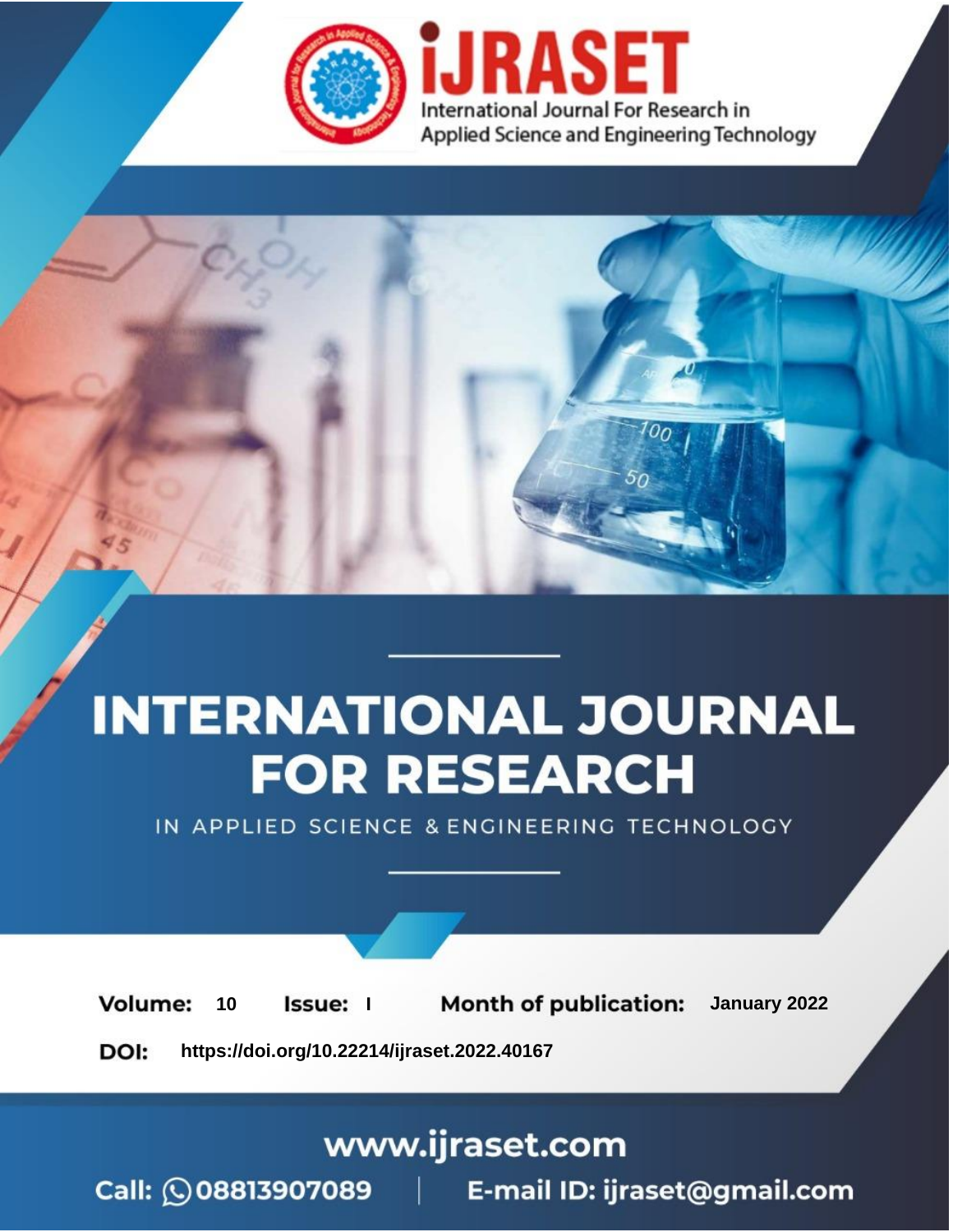

### **Extraction Efficacy and Composition of Biochemical Metabolites in Recent Fenugreek Varieties Grown in North India**

Vikas Jain<sup>1</sup>, Gajendra Pal Singh<sup>2</sup>, Ruchi Agarwal<sup>3\*</sup> *1, 2, 3Phytochemistry Lab, Department of Chemistry, Bareilly College, Bareilly \*Corresponding Author*

*Abstract: Field experiments involving fenugreek (Trigonella foenum- graecum) crop varieties 'RMP-664' and 'AFG3' raised for different stage cuttings revealed that fenugreek leaves have potential extractability of nitrogen. The highest total nitrogen extractability, from the leaves of three stage cuts of fenugreek varieties, were given by first cutting harvest, the values being 55.50% (RMP-664) and 57.51% (AFG3). AFG<sup>3</sup> variety was found to be superior over RMP-664 variety of nitrogen-extractability. AFG<sup>3</sup> variety showed higher value of dry Leaf Protein Concentrate (LPC) recovery (2.64g per 100g fresh leaves) than RMP-664 variety (2.35g per 100g fresh leaves). Furthermore, dry LPC yield per hectare was higher in AFG<sup>3</sup> variety than RMP-664, the values being 195.03 kg/ha and 98.73 kg/ha, respectively. Extracted LPC and fibrous residue were found rich in biochemical metabolites like protein, ether extracts, ash and total carbohydrates. The total extracted protein yield from RMP-664 and AFG3 varieties were obtained to be 42.44 kg/ha and 90.75 kg/ha, respectively.*

*Keywords: Leaf Protein Concentrate, Extraction efficacy, Biochemical metabolites, Fenugreek.*

#### **I. INTRODUCTION**

Fenugreek *(Trigonella foenum- graecum)* or locally known as *methi,* one of the oldest known spice crop, is a nutritious green leafy vegetable. Fenugreek is raised in winter season but is consumed all along the year due to favourable environmental condition of Tarai region area, during Kharif and Rabi seasons in India. It has been reported that fresh leaves Fenugreek are rich in particularly protein, iron and carotene content of around 4.9g, 16.9mg and 234g, per 100g respectively (1, 2 and 12). Green leaves when available in excess could be preserved by preparing nutritionally rich leaf protein concentrate (LPC). However, leaves from Fenugreek varieties have been reported to vary in composition (2,10).

Fenugreek also occupies an important medicinal value among its peer green roughages. Every part of fenugreek is beneficial for human health but seeds are particularly used as spices and condiments. Apart from India, usage of Fenugreek in developed countries such as US, Canada etc in preparation of chutneys /sauces, spice blends, maple syrups, bean soups as well as beef stew are well known today. It is also added to sweets given to ladies after their post natal period.

India today, one of the significant exporter of spices to the world, can overtake others and can comment its leadership particularly in case of Fenugreek. There seems to be no systematic and serious efforts being made to develop and standardization of its production technology for its seeds and the relevant aromatic products.

Fenugreek crop to being harvested a couple of times in order to achieve optimization of plant nutrients which is of utmost importance to enhance the productivity at all stages of cutting (11).

Therefore, it was thought worthwhile to study the variability in the extractability and composition of LPC from some recent and widely used Fenugreek varieties in North Indian farmlands particularly in the state of Uttar Pradesh.

#### **II. MATERIALS AND METHODS**

A field experiment was conducted, with two recent fenugreek varieties (RMP-664 and AFG3) chosen, in factorial randomised complete block design plot size (8mx5m) in replicate at the Vegetable Farm centre of the village Nizampur, District Budaun situated 8km from Gangetic plains.

Nitrogen (as urea), phosphorus (as single superphosphate) and potassium (as nuriate of potash) were applied as full basal dose of 90kg/ha, 60kg/ha and 50kg/ha respectively at the time of sowing. The pots were kept free from weeds by hand weeding and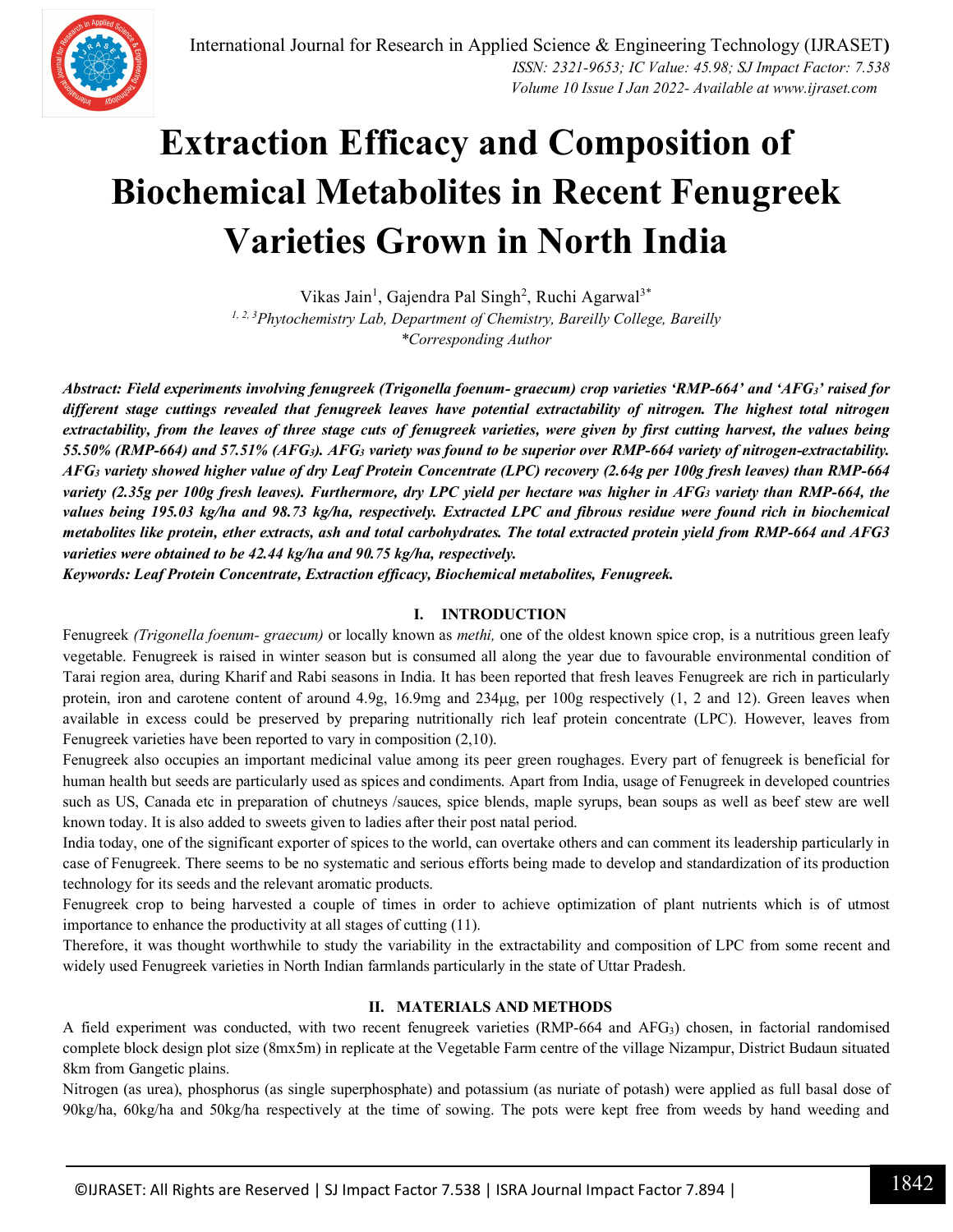

International Journal for Research in Applied Science & Engineering Technology (IJRASET**)**  *ISSN: 2321-9653; IC Value: 45.98; SJ Impact Factor: 7.538 Volume 10 Issue I Jan 2022- Available at www.ijraset.com*

irrigation was given soon after sowing, twice a week for first four weeks and subsequently at weekly intervals to maintain optimum moisture. Green leaves were harvested at every 15 days' interval. The first cutting was taken after two months of plant growth.

#### *A. Extractability Procedures*

For extractability studies, the green leaves from different replications as well as all three cuttings were collected separately. The green leaves collected in the morning were brought to the laboratory in polythene bags, numbered properly, and were then processed immediately. The vegetation was thoroughly washed with water to remove the adhering dust etc. prior to processing for extraction. The extraction procedure as given by Pirie (3) and AOAC (1985) was followed (4). 500g of green leaves were minced in green vegetation mincer and the resultant was squeezed by using a long cloth. The extractant was heated to  $80^{\circ}$ C to coagulate protein which was centrifuged, washed with distilled water and finally with dilute HCI (pH 4.0). The coagulum was dried in an oven at 70<sup>0</sup>C for 24 hours and weighed. The per hectare yield of dried LPC was calculated on the basis of total yield of green leaves and the recovery of dry LPC.

#### *B. Biochemical Composition of LPC and Fibrous Residue*

LPCs prepared by coagulating and drying the coagulum as well as residue from green leaves of fenugreek were analysed for various biochemical metabolites. Nitrogen in the LPC and residue was determined by conventional micro-Kjeldahl method. Protein was determined by multiplying nitrogen values with factor 6.25. Ether extractable lipid content in LPC and residue was determined by the Soxhlet extraction procedure using petroleum ether (4). Ash content was determined by incineration of LPC and residue in the muffle furnace at 550 $\degree$ C till constant weight was obtained (4). Total carbohydrate content was calculated by difference method.

#### **III. RESULT AND DISCUSSION**

The results of the investigation have been discussed hereunder and various data have been presented in relevant tables below: -

#### *A. Foliage Yield*

Data on foliage yield from all the three cuts are given in Table 1.

| Cutting stage | Varieties      |                  |  |  |  |
|---------------|----------------|------------------|--|--|--|
|               | <b>RMP-664</b> | AFG <sub>3</sub> |  |  |  |
| First         | 10.43          | 18.62            |  |  |  |
| Second        | 15.68          | 25.72            |  |  |  |
| Third         | 19.40          | 31.21            |  |  |  |
| Total         | 45.50          | 75.55            |  |  |  |
|               |                |                  |  |  |  |

#### Table 1. Foliage yield (q/ha) of Fenugreek varieties at different cuttings.

|             | Variety $(V)$ | Cutting(C) | Interaction (VxC) |
|-------------|---------------|------------|-------------------|
| $SE_{+}$    | 0.041         | 0.50       | 0.22              |
| CD at $5\%$ | 0.087         | 0.11       | 0.48              |

Fenugreek crop gave a total foliage yield of 45.50 q/ha from RMP-664 variety and 75.55 q/ha from AFG<sub>3</sub> variety including all the three stage cuts. As regards the performance of these two varieties at the three cuts, the third cut showed highest foliage yields.

#### *B. Nitrogen Content in the Dry Matter of Pulp*

Table 2 shows that the first cutting from both RMP-664 and AFG<sub>3</sub> varieties had highest nitrogen content in the dry matter of pulp and successive second and third cutting showed values in descending order. AFG<sup>3</sup> variety was found to be superior to RMP-664 at all the three cuttings in respect of nitrogen content in the dry matter of pulp.

#### *C. Total Nitrogen Extractability*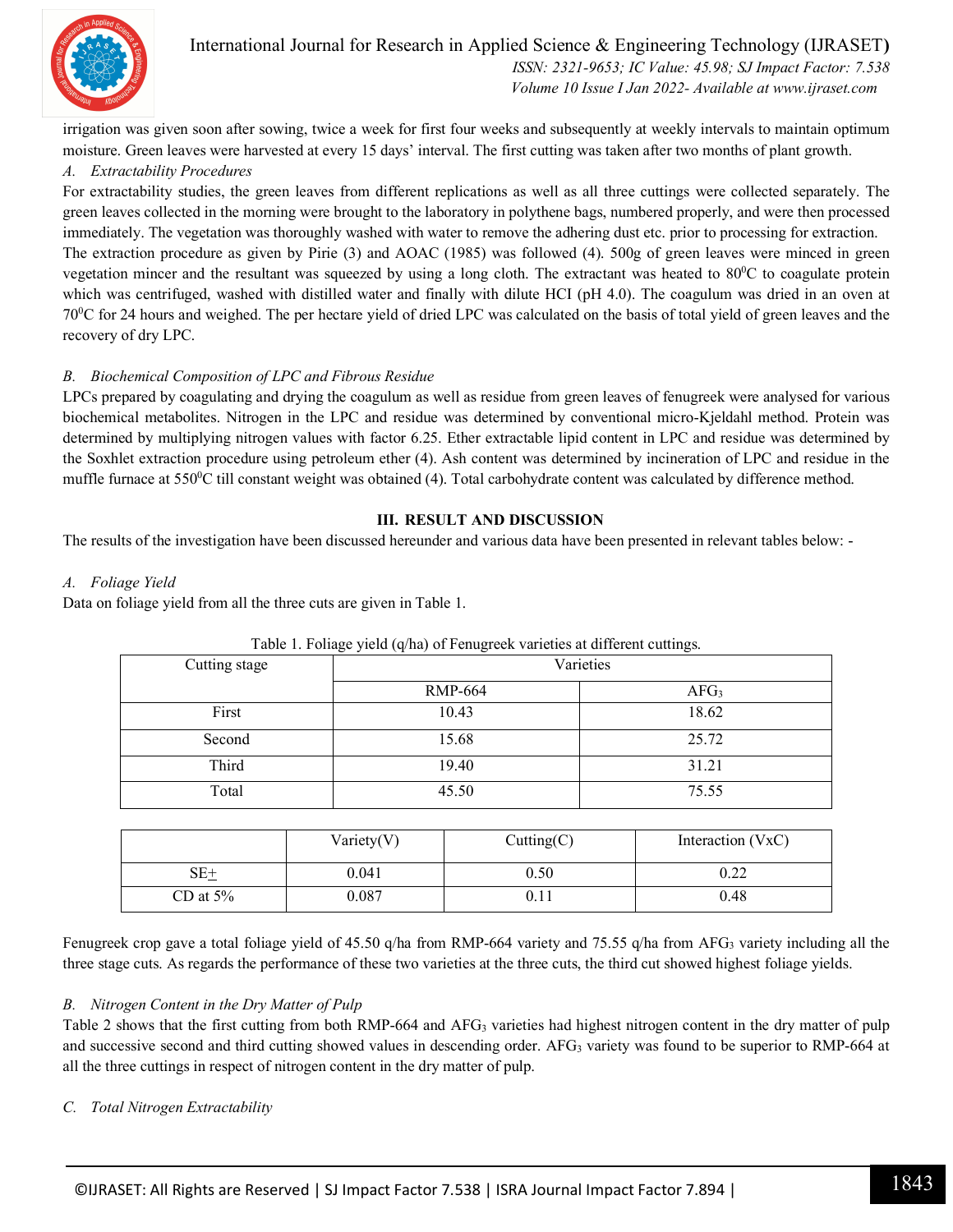

The first cutting of both RMP-664 and AFG<sup>3</sup> varieties gave maximum nitrogen extractability in fresh leaves with values of 55.50 and 57.51%, respectively (Table 2).

#### *D. LPC Recovery*

The best recovery of LPC 2.35g/100g of fresh leaves in RMP-664 and 2.64g/100g in AFG<sub>3</sub> was noticed at the first cutting. The recovery of LPC was lowest at the third harvest. (Table 2) AFG<sub>3</sub> variety was found superior to RMP-664 variety of fenugreek in respect of LPC recovery. Mehrotra et al. (5) found dry LPC recovery of 2.02g/100g fresh leaves from Patharchata weed. Srivastava et al. (6) studied leaf protein recovery from the haulms of eight potato varieties and found LPC recovery from 2.54 to 2.92g/100g of fresh haulms.

Table 2. Nitrogen content in the dry matter pulp (%), Nitrogen extractability (%) and LPC recovery from the leaves of Fenugreek varieties at different stage of cuttings.

| Variety          | No. of cutting | N content in the | N-extract ability   | Dry LPC recovery |
|------------------|----------------|------------------|---------------------|------------------|
|                  |                | dry matter Pulp  | $(\%)$ fresh leaves | (g/100g)         |
|                  |                | $(\%)$           |                     |                  |
|                  |                |                  |                     |                  |
|                  | First          | 3.84             | 55.50               | 2.35             |
| RMP-664          | Second         | 3.73             | 52.52               | 2.14             |
|                  | Third          | 3.68             | 51.39               | 2.11             |
|                  | First          | 3.94             | 57.51               | 2.64             |
| AFG <sub>3</sub> | Second         | 3.83             | 54.89               | 2.62             |
|                  | Third          | 3.77             | 53.62               | 2.52             |

#### *E. LPC Yield*

Third cutting yielded highest LPC in both varieties, the values being  $40.87$  kg/ha in RMP-664 and 78.85 kg/ha in AFG<sub>3</sub> variety followed by second and first cutting (Table 3). Total LPC yield from the three cuts of 98.73 and 195.03 kg/ha were obtained in RMP-664 and AFG<sub>3</sub> varieties respectively.

#### *F. Protein Yield*

Per hectare protein yield was calculated on the basis of protein content of LPC and per hectare foliage yield. Total protein yield from the foliage of all the three cuts were obtained as 42.44 and 90.95kg/ha from RMP-664 and AFG<sub>3</sub> varieties respectively.

| Variety | No. of cutting | Average yield of LPC | Protein yield |
|---------|----------------|----------------------|---------------|
|         |                |                      |               |

Table 3. Yield of extracted LPC and extracted protein (Kg/ha) from Fenugreek varieties at different cuttings.

| Variety          | No. of cutting | Average yield of LPC | Protein yield |
|------------------|----------------|----------------------|---------------|
|                  |                |                      |               |
|                  | First          | 23.61                | 9.29          |
| <b>RMP-664</b>   | Second         | 34.25                | 14.39         |
|                  | Third          | 40.87                | 18.76         |
|                  | Total          | 98.73                | 42.44         |
|                  | First          | 49.21                | 21.95         |
| AFG <sub>3</sub> | Second         | 60.98                | 31.06         |
|                  | Third          | 78.84                | 37.94         |
|                  | Total          | 195.03               | 90.95         |
|                  |                |                      |               |

|             | Variety | Cutting | Interaction (VxC) |
|-------------|---------|---------|-------------------|
|             | V       | ◡       |                   |
| CD at $5\%$ | v. i J  | 70      | າ ເາ<br>ر ر…∠     |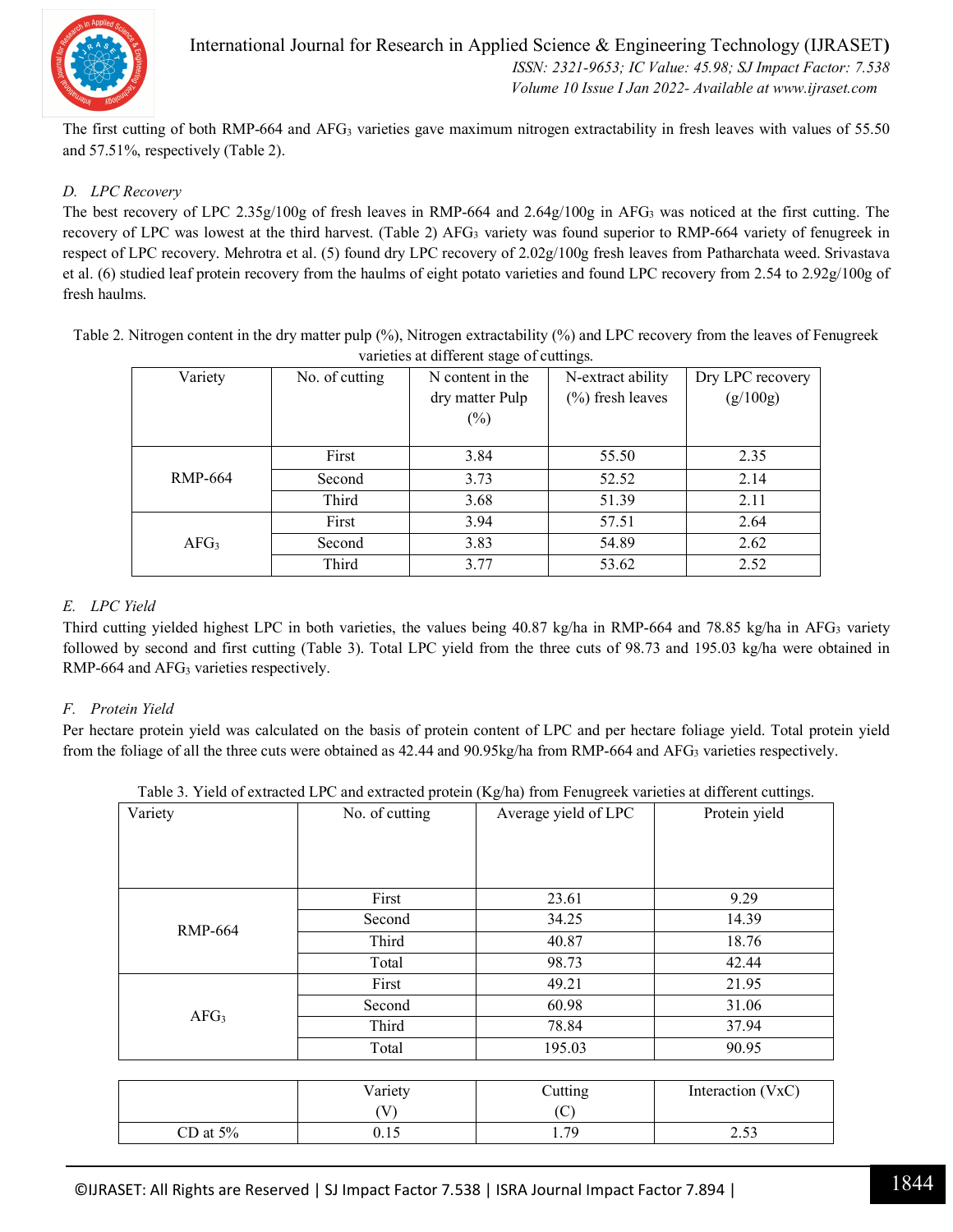

### *G. Fresh and Dry Fibrous Residue Yield*

Data on fibrous residue yield showed that highest yield of both type i.e. fresh and dry was given at third cutting whereas the first cut yielded the lowest value (Table 4).

| Variety          | No. of cutting | Average yield         |                     |  |
|------------------|----------------|-----------------------|---------------------|--|
|                  |                | Fresh fibrous residue | Dry fibrous residue |  |
|                  | First          | 3.95                  | 1.14                |  |
| <b>RMP-664</b>   | Second         | 6.06                  | 1.74                |  |
|                  | Third          | 7.62                  | 2.17                |  |
|                  | Total          | 17.63                 | 5.05                |  |
|                  | First          | 6.66                  | 1.73                |  |
| AFG <sub>3</sub> | Second         | 9.44                  | 2.44                |  |
|                  | Third          | 11.64                 | 3.03                |  |
|                  | Total          | 27.74                 | 7.20                |  |

Table 4. Fresh and dry fibrous residue yield (q/ha) from Fenugreek varieties at different cuttings.

|                                | Variety (V) | Cutting $(C)$ | Interaction (VxC) |
|--------------------------------|-------------|---------------|-------------------|
| CD at $5\%$<br>(Fresh residue) | 0.04        | 0.05          | 0.07              |
| CD at $5\%$<br>(Dry residue)   | 0.03        | 0.03          | 0.05              |

- *H. X- Composition of Biochemical metabolites of LPC*
- *1) (X1) Protein Content:* Protein content in LPC varied from 39.37 (first cutting) to 45.94% (third cutting) in RMP-664 variety and 49.19 (first cutting) to 48.13% (third cutting) in AFG<sub>3</sub> variety of fenugreek. AFG<sub>3</sub> appeared to be superior to RMP-664 in respect of protein content of LPC (Table 5).
- *2) (X2) Ether Extracts:* The ether extracts in LPC varied from 9.65 (third cut) to 11.25% (first cut) in RMP-664 variety and 8.13 (third cut) to 9.38% (first cut) in AFG<sup>3</sup> variety. Pirie (3), Maliwal (7) and Byers (8) have reported variability of ether extracts percentage in the LPCs. Carson et al. (9) also extracted LPCs from the tropical Napier fodder crop and reported an escalation of ether extract from 2.8 to 16.3%.
- *3)*  $(X_3)$  *Ash Content:* As regards ash content in LPC, it varied from 5.72 to 6.31% in RMP-664 and 5.16 to 5.61% in AFG<sub>3</sub> variety of fenugreek and the lowest and highest values were given by third and first cuttings, respectively. Wide variability in ash content of LPCs has been observed by several workers (5, 7).
- *4) (X4) Carbohydrates:* The carbohydrate content in the LPCs was found to vary from 38.7 (third cutting) to 43.06% (first cutting) in RMP-664 variety and 38.58 to 40.82% of the same cutting in AFG<sup>3</sup> variety of fenugreek. Mehrotra et al. (5) prepared LPC from 'Patharchata' *(Trianthema honogyna)* which contained total carbohydrate content of 37.05%.
- *I. Y- Composition of Biochemical metabolites of dry Residue*
- *1) (Y1) Protein content:* Fibre protein content in RMP-664 variety of fenugreek varied from 10.67 to 11.20% and in AFG<sup>3</sup> variety from 10.47 to 10.89%, the lowest and highest values in the two varieties were given by first and third cut, (13) respectively (Table 6).
- *2) (Y2) Ether extracts:* The ether extracts in residue ranged from 6.23 (third cut) to 7.55% (first cut) and 5.83 (third cut) to 7.20% (first cut) in RMP-664 and  $AFG_3$  varieties respectively.
- *3) (Y3) Ash content:* Data in respect of ash content of dried residue varied from 8.23 to 10.46% in RMP-664 and 7.29 to 9.25% in AFG<sup>3</sup> variety, the lowest and highest values were given by first and third cut, respectively (14).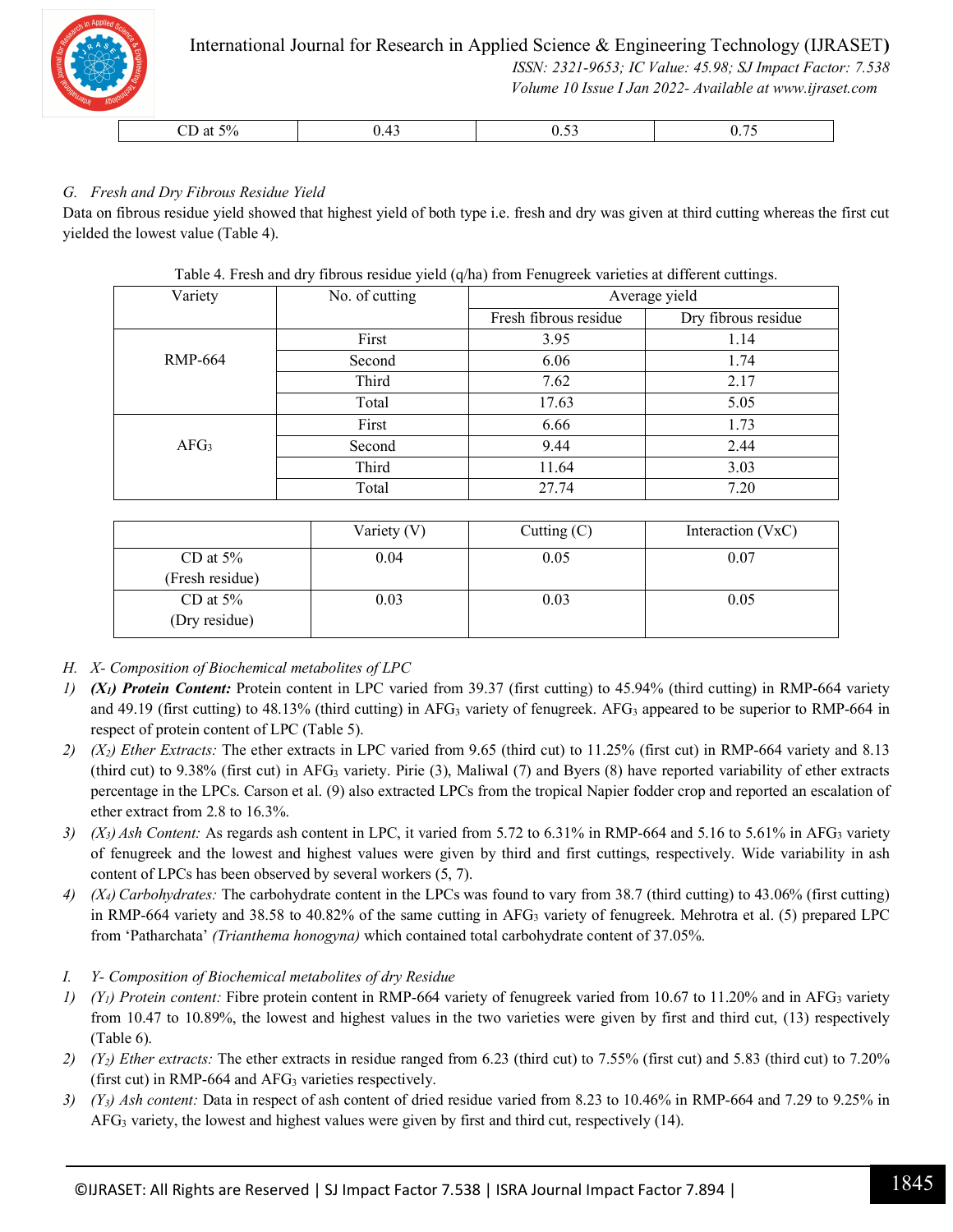

International Journal for Research in Applied Science & Engineering Technology (IJRASET**)**  *ISSN: 2321-9653; IC Value: 45.98; SJ Impact Factor: 7.538 Volume 10 Issue I Jan 2022- Available at www.ijraset.com*

*4) (Y4) Carbohydrate Content:* The percentage of carbohydrate ranged from 72.11 and 74.03 (lowest) to 73.55 and 75.04 % (highest) in RMP-664 and AFG<sup>3</sup> varieties respectively which were drawn from by third and first cut respectively (14).

#### **IV. CONCLUSION**

The significance of the Fenugreek among Indians leads to a direct health co-relation. So hunting is continuously on, among agricultural practices, with involvement of latest procedures and for best as well as most economic varieties of Fenugreek with a nutritional perspective. Out of the two chosen varieties  $AFG_3$  and  $RMP-664$  the former stands more superior to latter, with respect to physiological aspects such as: Foliage yield, nitrogen content in the dry matter of pulp, extractable total nitrogen, recovered Leaf Protein Concentrate, yield of LPC and protein as well as fresh and dry fibrous residual yield. In case of biochemical metabolites composition in both LPC and dry residues, the variety RMP-664 showed both ether extracts and total ash contents higher than  $AFG_3$ whereas in regards to total carbohydrate content AFG<sub>3</sub> stood better than RMP-664. The protein content was more in AFG<sub>3</sub> for LPC studies whereas it was found less in dry residue studies in comparison to RMP-664.

| Table $\sigma$ . Divertificate composition of ETC from I emagreen varieties at unferent cattings. |               |         |                       |        |              |  |
|---------------------------------------------------------------------------------------------------|---------------|---------|-----------------------|--------|--------------|--|
| Variety                                                                                           | Cutting stage | Protein | Ether Extract $(\% )$ | Ash    | Carbohydrate |  |
|                                                                                                   |               | $(\%)$  |                       | $(\%)$ | $(\%)$       |  |
|                                                                                                   | First         | 39.37   | 11.25                 | 6.31   | 43.06        |  |
| <b>RMP-664</b>                                                                                    | Second        | 42.00   | 10.13                 | 6.03   | 41.85        |  |
|                                                                                                   | Third         | 45.94   | 9.65                  | 5.72   | 38.70        |  |
|                                                                                                   | Average       | 42.47   | 10.34                 | 6.02   | 41.23        |  |
|                                                                                                   | First         | 44.19   | 9.38                  | 5.61   | 40.82        |  |
| AFG <sub>3</sub>                                                                                  | Second        | 46.38   | 8.50                  | 5.43   | 39.70        |  |
|                                                                                                   | Third         | 48.13   | 8.13                  | 5.16   | 38.58        |  |
|                                                                                                   | Average       | 46.23   | 8.67                  | 5.33   | 39.70        |  |

Table 5 : Biochemical composition of LPC from Fenugreek varieties at different cuttings.

| Table 6 : Biochemical composition of dry Residue from Fenugreek varieties at different cutting. |  |  |  |
|-------------------------------------------------------------------------------------------------|--|--|--|
|                                                                                                 |  |  |  |

| Variety          | Cutting | Protein | ັ<br>Ether Extract $(\% )$ | Ash    | $\overline{\phantom{0}}$<br>Carbohydrate |
|------------------|---------|---------|----------------------------|--------|------------------------------------------|
|                  | stage   | $(\%)$  |                            | $(\%)$ | $(\%)$                                   |
|                  | First   | 10.67   | 7.55                       | 8.23   | 73.55                                    |
| <b>RMP-664</b>   | Second  | 11.06   | 6.80                       | 9.33   | 72.81                                    |
|                  | Third   | 11.20   | 6.23                       | 10.46  | 72.11                                    |
|                  | Average | 10.97   | 6.86                       | 9.34   | 72.82                                    |
|                  | First   | 10.47   | 7.20                       | 7.29   | 75.04                                    |
| AFG <sub>3</sub> | Second  | 10.78   | 6.33                       | 8.40   | 74.49                                    |
|                  | Third   | 10.89   | 5.83                       | 9.25   | 74.03                                    |
|                  | Average | 10.71   | 6.45                       | 8.31   | 74.52                                    |

#### **V. ACKNOWLEDGEMENT**

The authors are grateful to The Principal, Bareilly College, Bareilly for the encouragement as well as all the needful research assistance.

#### **REFERENCES**

- [1] Swaminathan M (1989) Principles of Nutrition and Dietetics. The Banglore Printing and Publishing Co. Ltd., Bangalore, India.
- [2] Shalini Agarwal (1996) Nutritive value and biochemical composition of green leaves from different varieties of Trigonella foennum L. M.Sc. Thesis in Food & Nutrition, C.S. Azad University of Agriculture and Technology, Kanpur, India.
- [3] Pirie NW (1975) Nature, 253, 239.
- [4] AOAC (1985) Official Method of Analysis, Association of Official Agricultural Chemists, Washington.
- [5] Mehrotra O.N., Mohan, M. Srivastava G.P. (1978) Note on extractability and chemical composition of leaf protein from Trianthema monogyna L. Indian J. Agril Chem. 11 (2).
- [6] Srivastava G.P., Tripathi, R.C., Prasad, R.N. (1984). Tuber and extracted leaf protein from some potato varieties dehaulmed or harvested at different growth stages in: Progress in Leaf Protein Research (N. Singh Editor) Today and tomorrow's Printers and Publishers, New Delhi, India, pp. 88-90.
- [7] Maliwal B.P. (1977) Ph.D. Thesis. University of Mysore, India.
- [8] Byers, M. Sturrock J.W. (1965). The yield of leaf protein extracted by large processing of various crops J. Sci. Fd. Agric. 16, 341.
- [9] Carlsson, R., Jokl L, Barbasa C.F., Amorim C (1984). Effect of Processing conditions on the composition and nutritive value of leaf protein concentrate from Pennisetum purpureum cv. Napier, In: Progress in Leaf Protein Research, (Ed. N. Singh) Today and Tomorrow's Printers and Publishers, New Delhi, India, pp 209-219.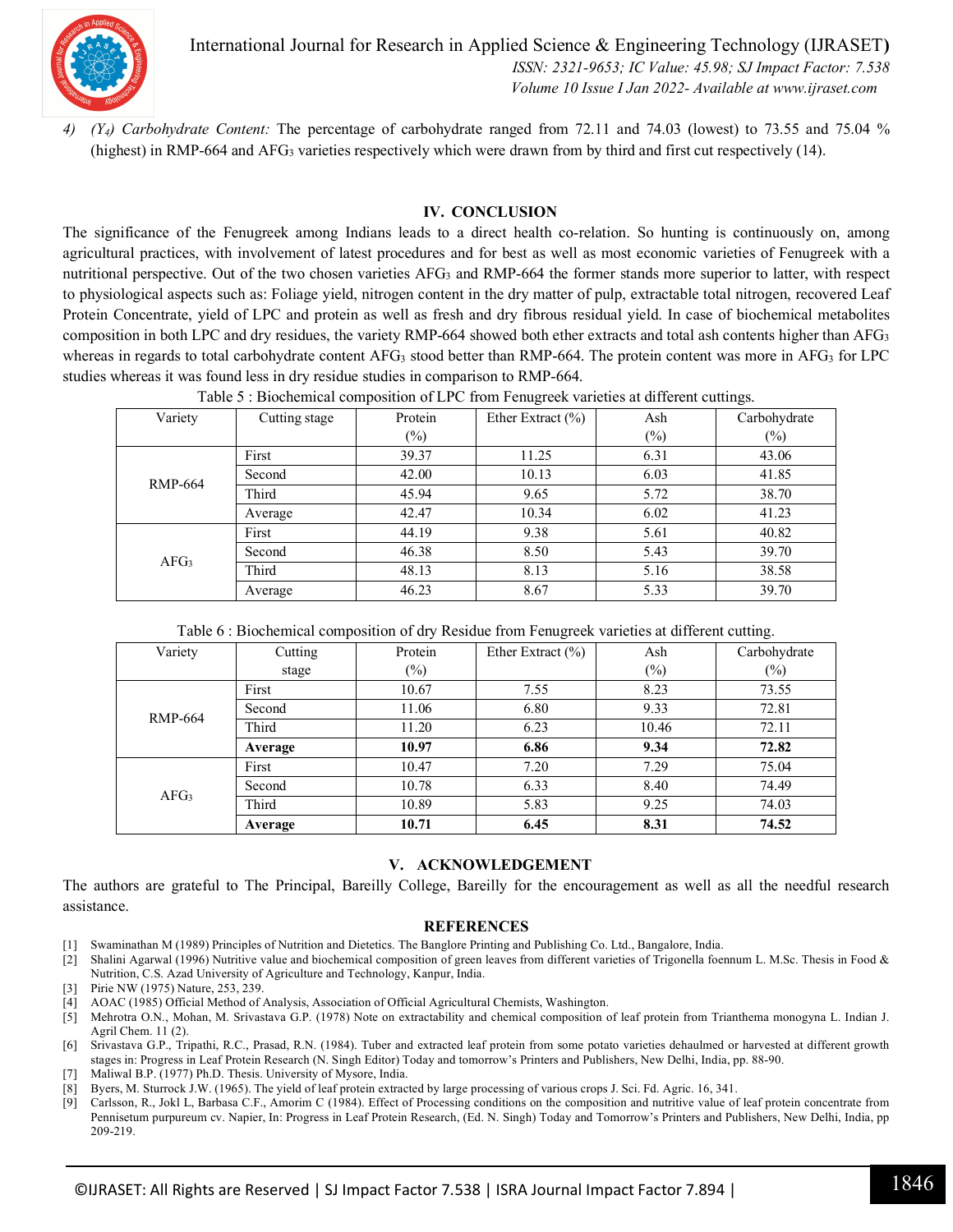

International Journal for Research in Applied Science & Engineering Technology (IJRASET**)**

 *ISSN: 2321-9653; IC Value: 45.98; SJ Impact Factor: 7.538*

 *Volume 10 Issue I Jan 2022- Available at www.ijraset.com*

- [10] A. Ahmad & M. Afzal (2016). Fenugreek- A multipurpose crop: Potentialities and improvements Saudi J. of Biological Science 23(2): 300-310.
- [11] Gopal Lal; P.L. Saran, G. Devi and D. Bijarmiya (2014). Production technology of fenugreek: Pub. P.G. School, IARI, New Delhi: pp 244-252.
- [12] S. Wani and P. Kumar (2018). Fenugreek-A review on its nutraceutical properties and utilisation in various food products, J. Saudi society of agricultural science 17(2): 97-106.
- [13] N.A. Elnasri and A.K. El Tinay Food Chemistry (2007). Functional properties of Fenugreek Protein concentrate 103(2): 582-89.
- [14] A. Singh; S. Singh and R. Sharma (2020). Nutritional potential and nutrient profile of Fenugreek. IJCMAS, 9(10): 3606-36